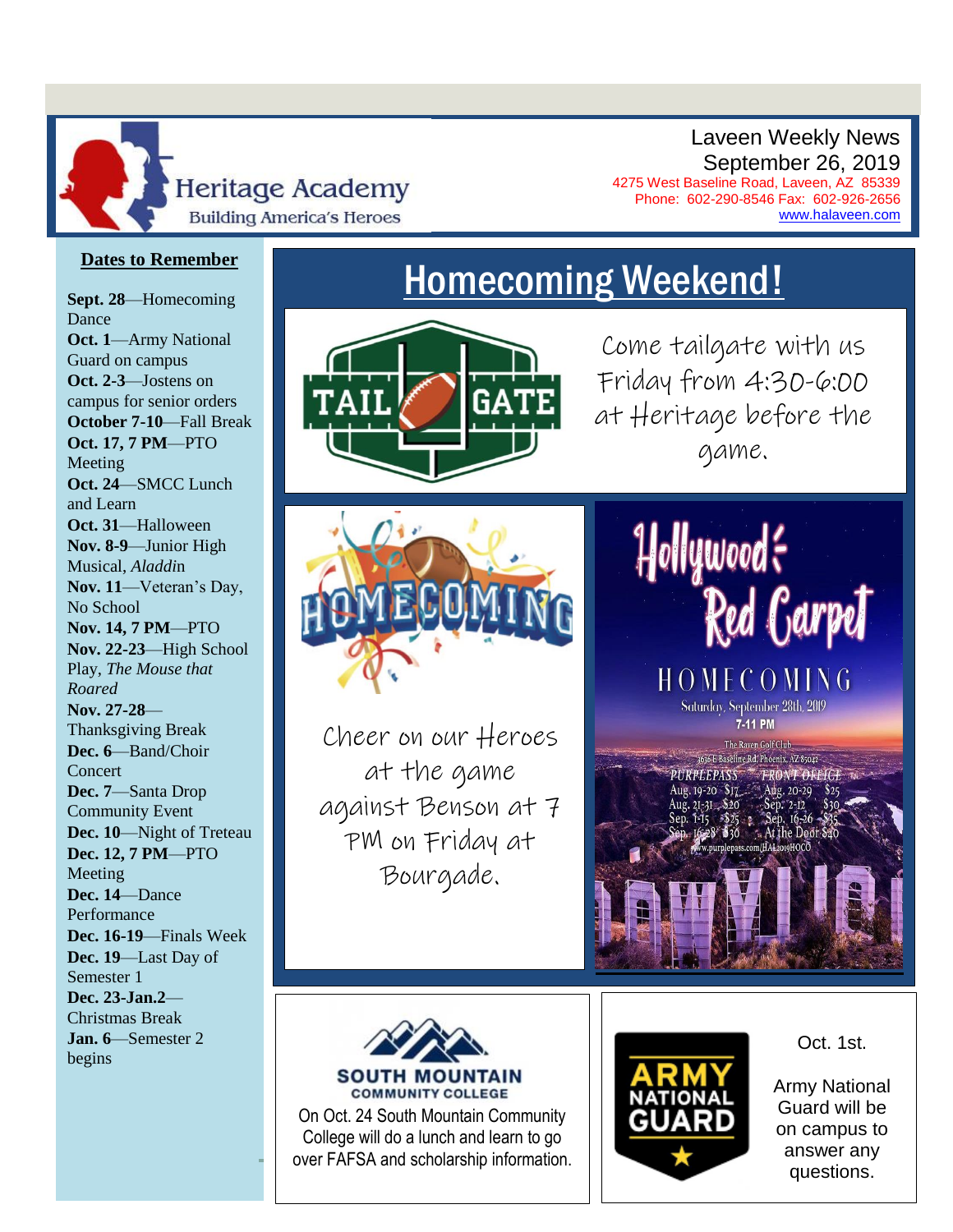## Heritage Academy Weekly News Page 2 of 4



January 8-11 Come participate in drumline, orchestra, show choir, ballroom, yearbook, Disney choir, drama, slampoetry or dance! See Ms. Romitofor details.



### Important Dates:

October 1<sup>st</sup>: FAFSA opens up!

October 3rd: SAT Registration Deadline

Click [here](https://www.phoenixpubliclibrary.org/collegedepot/Documents/Resources/Let) for a helpful resource when scheduling testing dates for your college applications.

Seniors, Mr. Herrera will be working closely with your family this year to assist you with postgraduation goals. Schedule your Senior Meeting [here.](file:///C:/Users/bfarris/Documents/Weekly%20Annoucements/here)



#### Purchase by September 30th to get 15% OFF

#### **Customize Your 2 Free Pages**

j

Add photos from your computer, Facebook,<br>Instagram, Google Drive & more.

Answer fun Memory Questions to help<br>remember the year.

The 2 Custom Pages are FREE and are printed<br>ONLY in your book. Want more pages? Each<br>additional 2 pages is just \$0.99.

To Purchase & Customize Your Yearbook Must be a parent or student 13 years or old

1 Go to www.treering.c 2 Enter your school's pas

101529069233339:<br>Regular Price: \$35,00

**TreeRing** 



**Senior Photo Dress Code—September 27, 2019** Boys: Collared shirt and tie (suit jacket optional)

Girls: Dressy dress, Heritage standards (no bared shoulders or low necklines, must have sleeves)

Note: You are able to submit your own photos for the yearbook but they must follow the SAME guidelines or they will need to be retaken.



Use this QR code now to track your citizenship service hours!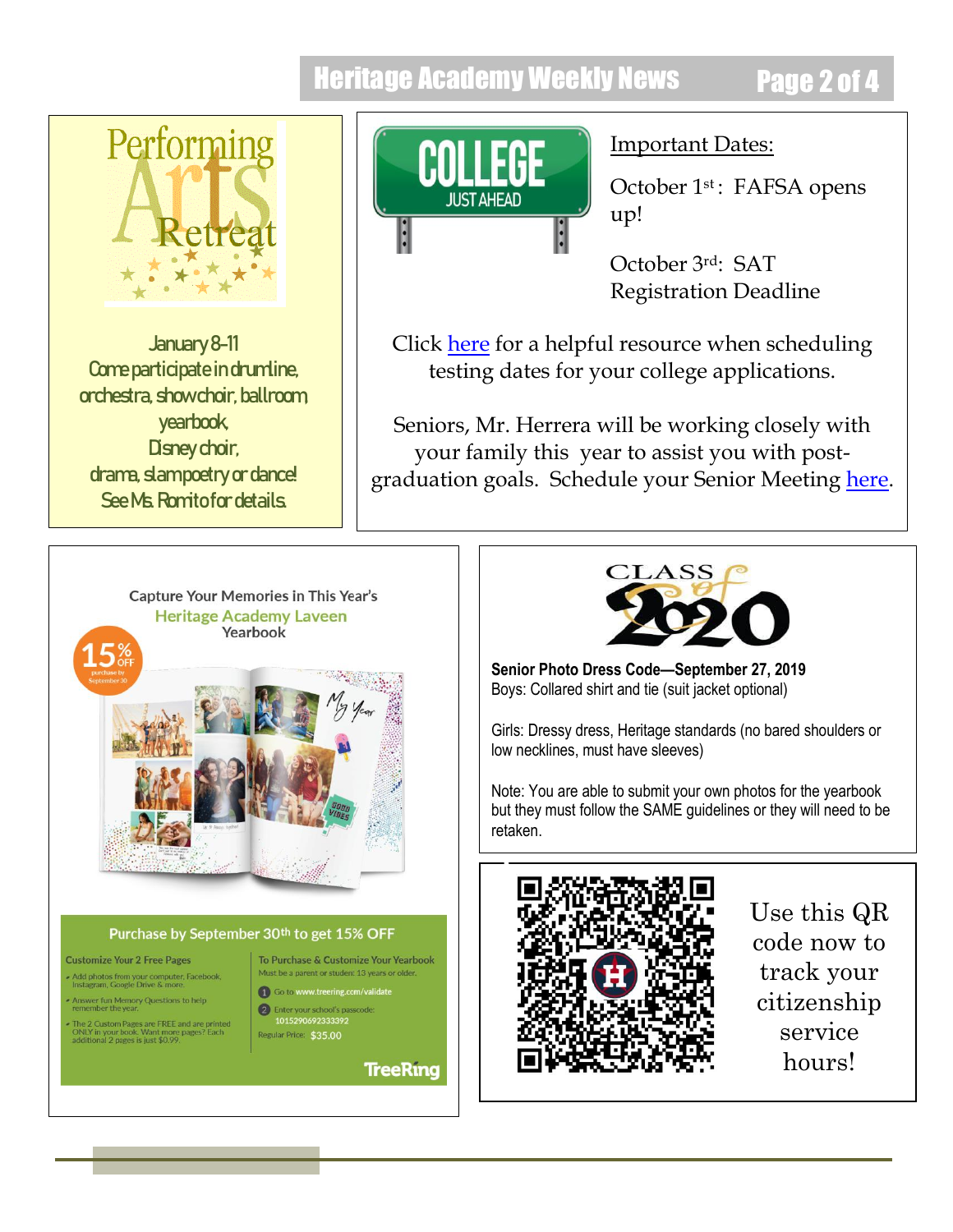

**OCTOBER 16, 2019** 7:30-11:30 AM

**HERITAGE LAVEEN REGISTER BY SEPT. 27 COST IS \$20** 

#### Why take the PSAT?

- To help prepare for the SAT. You will become familiar with the kinds of  $\bullet$ questions and the exact directions you will see on the SAT.
- To enter the competition for scholarships from the National Merit Scholarship Corporation (grade 11).
- To see how your performance on admissions tests compares to other students applying to college.
- To receive information from colleges when you check "yes" to Student Search Service.

#### Registration and Payment due by Sept. 29

>>Go to halaveen.com, select Quick Links", "Parents", "Payments" and "PSAT Fee"

PSAT COORDINATOR: ANNA WEILER AWEILER @HERITAGEACADEMYAZ.COM